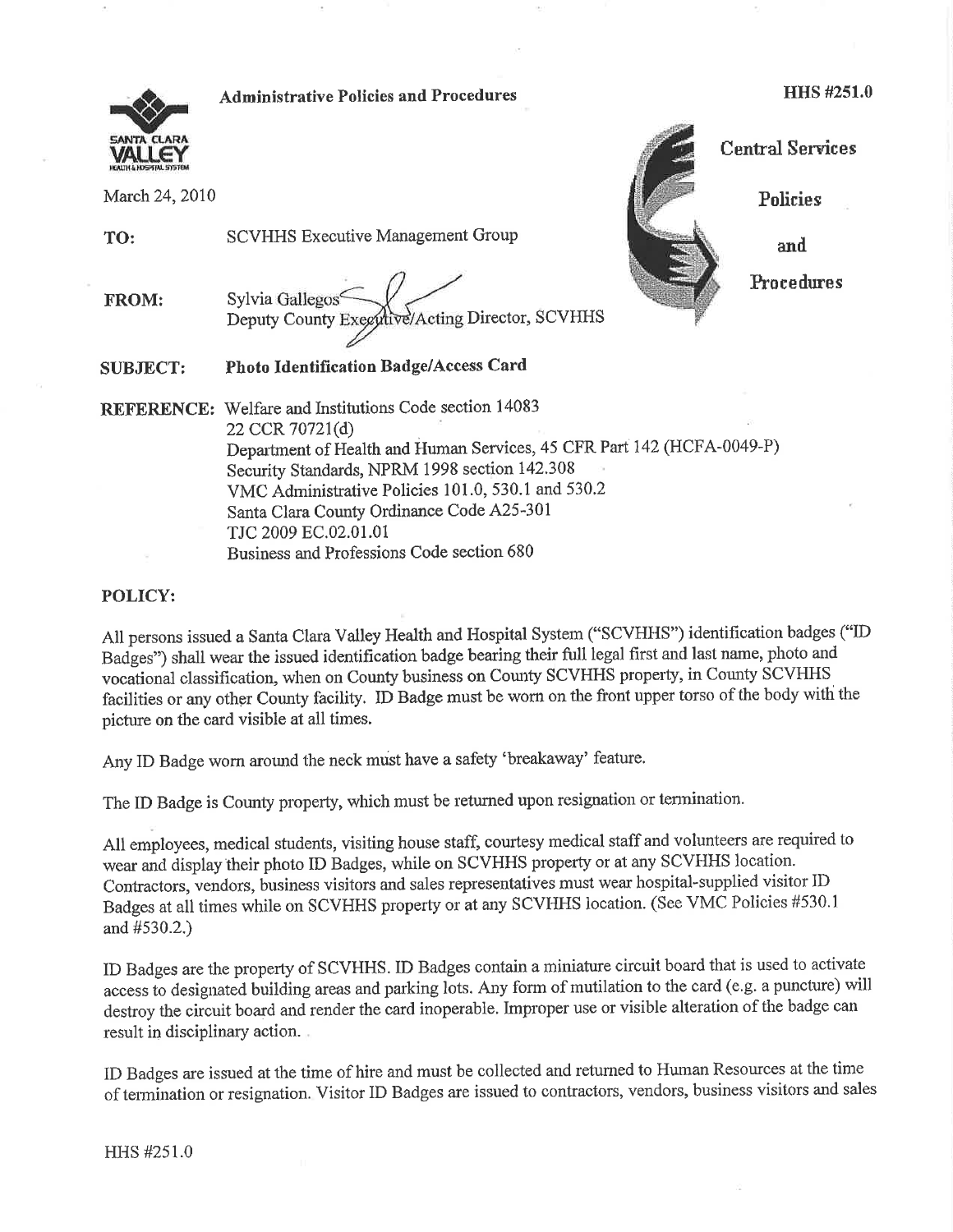# Photo Identification Badge/Access Card HHS #251.0

Page 2 of 3

representatives at the time they come on to SCVHHS property or are at any SCVHHS location, and must be collected and returned at the time they leave that property or location.

A \$10.00 replacement fee will be charged for lost or mutilated ID Badges. A fee will not be charged for authorized Personnel Action Request ("PAR') changes.

#### BACKGROUND:

The California Code of Regulations and the Welfare and Institutions Code require that health facilities provide a safe and secure environment by limiting access to authorized persons. The Photo Identification Badge System is an integral part of the SCVHHS' security management program.

### PROCEDURE:

Responsible Party Manager/Supervisor

### **Action**

Identifies and assigns the required employee access levels on Access Level Form. Submits both ldentification Badge request and Access Level approval forms to Human Resources with the PAR form at time of appointment and termination of employment.

Receives ID Badge from Human Resources and issues to employee.

Requires employee to wear ID Badge while on duty at all times. Initiates appropriate disciplinary action if badge is not worn and displayed or if misused, altered in any manner, or otherwise worn inappropriately.

If employee reports to work without ID Badge, sends employee to Protective Services for temporary day or replacement ID Badge.

Processes ID Badge for new employees and enters appropriate administrative badge information into personnel database at time of appointment.

Distributes copies and places completed Identification Badge Request form in permanent employee personnel file.

Delivers Employee ID Badge to hiring authority upon appointment.

Upon receipt of PAR for discontinued employment, updates information in personnel database.

Completes the Identification Badge Request Form and signs Part I.

Submits completed and signed form to manager/supervisor at time of appointment.

SCVHHS Human Resources

Employee